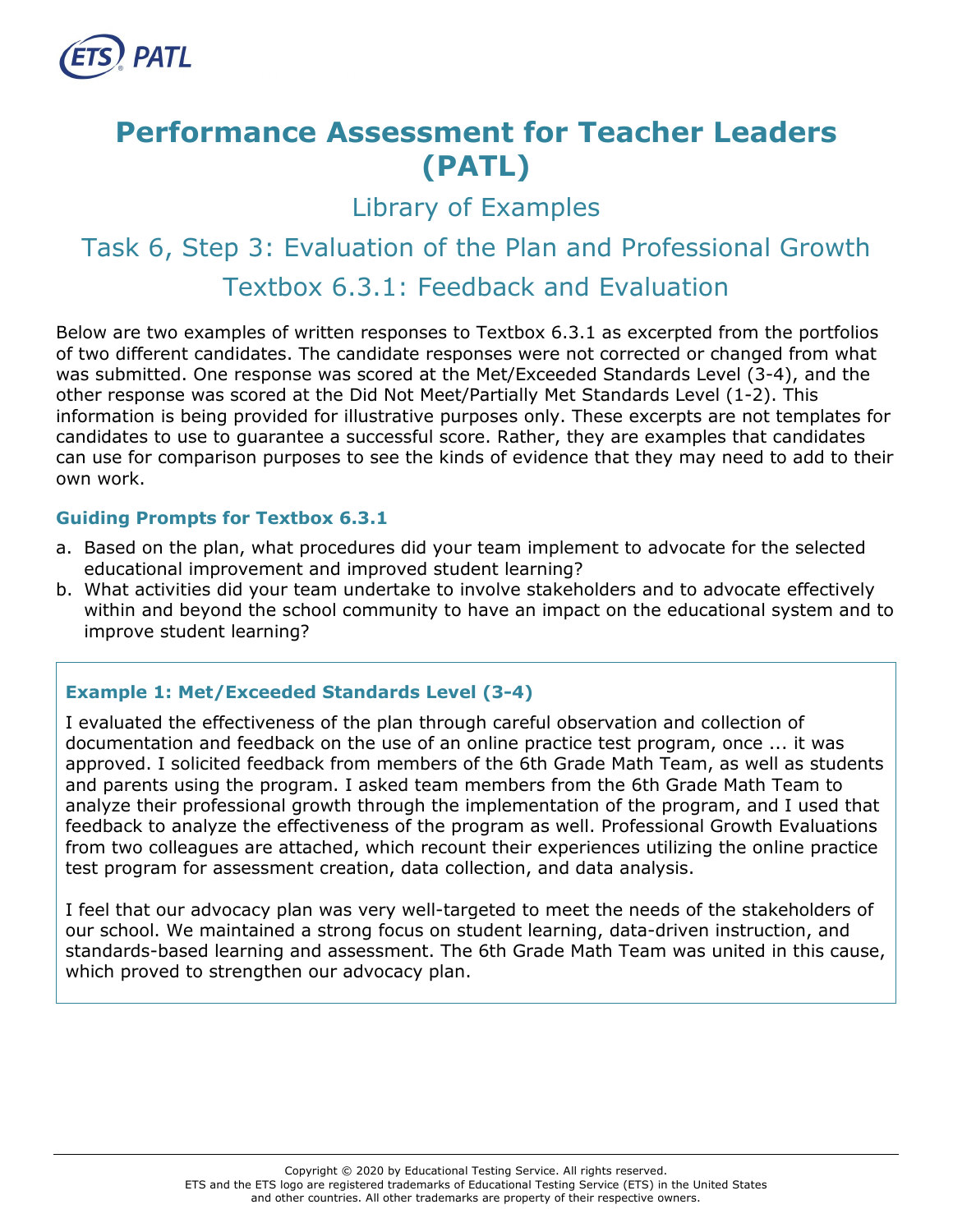# **Example 1: Met/Exceeded Standards Level (cont'd.)**

Two samples of stakeholder feedback are attached, where stakeholders showed approval of the use of the program and collaboration in its usage. There have been some negative aspects of implementation of the program, such as the families having difficulty using the program on a certain browser, but in comparison to the stakeholder feedback from the previous program, feedback has been much more positive.

My work with my collaborative team had a mostly positive affect on collegial interactions and colleagues' professional practice. Some team members had some struggles with using the program at first, and I spent a lot of time supporting their progress. After several months, our use of the program became much smoother and we were actually asked to assist other content areas in their use of the program, which broadened our collegial interactions. For the most part, the experience brought us together for a common cause and allowed us to keep student learning at the center of our efforts.

The process that my team and I took to advocate has inspired other teachers to create an advocacy plan for a cause that they are passionate about. Within our district, several other issues have been undertaken by others. One of these issues that has begun to be undertaken is that of limited school funding, that we are all impacted by.

#### **Refer to the [Task 6](http://gace.ets.org/s/pdf/gace_teacher_leadership_assessment_task_6_rubric.pdf) Rubric and ask yourself:**

In the candidate's analysis, where is there evidence of the following??

- A means to evaluate the plan's effectiveness and the team's professional growth
- The effectiveness of the advocacy plan and of collaboration with the team in enhancing colleagues' professional practice and student learning
- The impact of stakeholder feedback on the implementation or outcome of the advocacy plan
- How work with the collaborative team affected collegial interactions and colleagues' professional practice
- How the current advocacy plan will affect future advocacy efforts within the school and district

Why is the candidate's response *effective* and *relevant?*

#### **Example 2: Did Not Meet/Partially Met Standards Level (1-2)**

Although this project has not been implemented yet, the team plans to survey each teacher using a software program to determine their satisfaction with the project. For collaboration on this project, most discussion took place quickly between classes. Due to colleagues having busy schedules at the end of the year, the team was only able to have quick, fragmented discussions. All other discussions took place when the teacher-leader stopped by other team members' rooms for a quick discussion, which helped the teacher-leader realize that planning